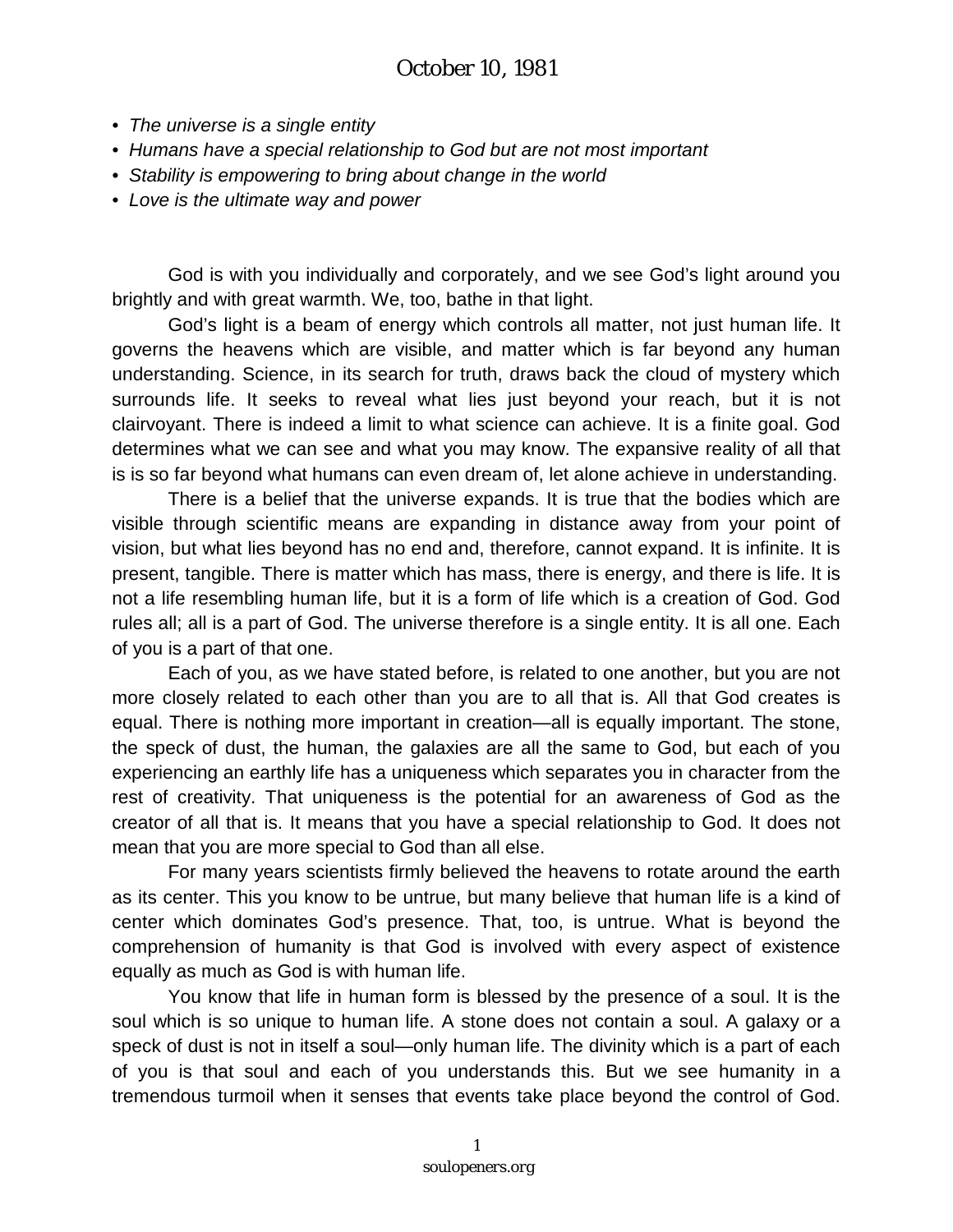Nothing occurs beyond the view of God, but likewise not all that transpires is the action of God. Much which happens is the result of the human condition.

God wishes for us to transmit to you a keen sense of stability within your lives, stability which is maintained despite all that revolves around life. If you accept that all that is is from God, and if you accept the reality of a universe which truly is infinite in its reach but totally within the view of God, then you cannot accept the belief that in some way God is not in control. It is therefore an illogical assumption. Stability in your lives must center on the recognition that whatever happens, God is present. Whether the crises are personal, global or cosmic, it is all within the view, within the light and embrace of God.

Stability, therefore, in each of your lives can only fully be achieved by a complete acceptance of God's presence and the recognition that if it is God's desire, God can always intervene. God can always alter the direction of events. You must therefore accept all that happens as being somehow within the framework of God's ultimate control. We do not mean that you should be fatalistic and make no attempt to intervene yourselves when such opportunities are presented, for in God's great presence and master plan, if such a term is helpful to you, it is God's desire that each of you become involved. Your involvement is affected by your knowledge of God. It is directed by God. As you grow in your awareness of God's presence, you will find direction to your actions. You will find indicators which guide your involvement.

It is not by accident that you are growing so strongly in your awareness of God. It is God's design. God has brought you to a condition where you could choose to be aware of God. The next move is yours, but the growth which you experience, the messages which are received, are only because God has chosen to place you in a position from which you can receive if you choose to. That is what God controls—the placement of your lives within this light.

Your soul responds to God in varying ways. Souls which are strongly developed feel God's light most intensely and guide their human forms. Those more distant have greater difficulty in guiding human life. But God knows the strengths of each person's soul, and therefore the potential each has for responding to God.

Stability is such a response. It is the means by which you become empowered to reflect God to others. You become a leader, as it were, encouraging others to find God, opening eyes so that others may see more clearly. This stability, this recognition of God's omnipresence, has within it the potential of directing your life in such a way that you can effect changes on a vast scale in the world. Therefore, when you observe chaos, when you see tragedy, when you recognize suffering and fear, be committed to the fact that in you God has given all that is needed for you to radiate stability and magnify God's presence in the world. You are not powerless. You are not specks of dust blown by the wind.